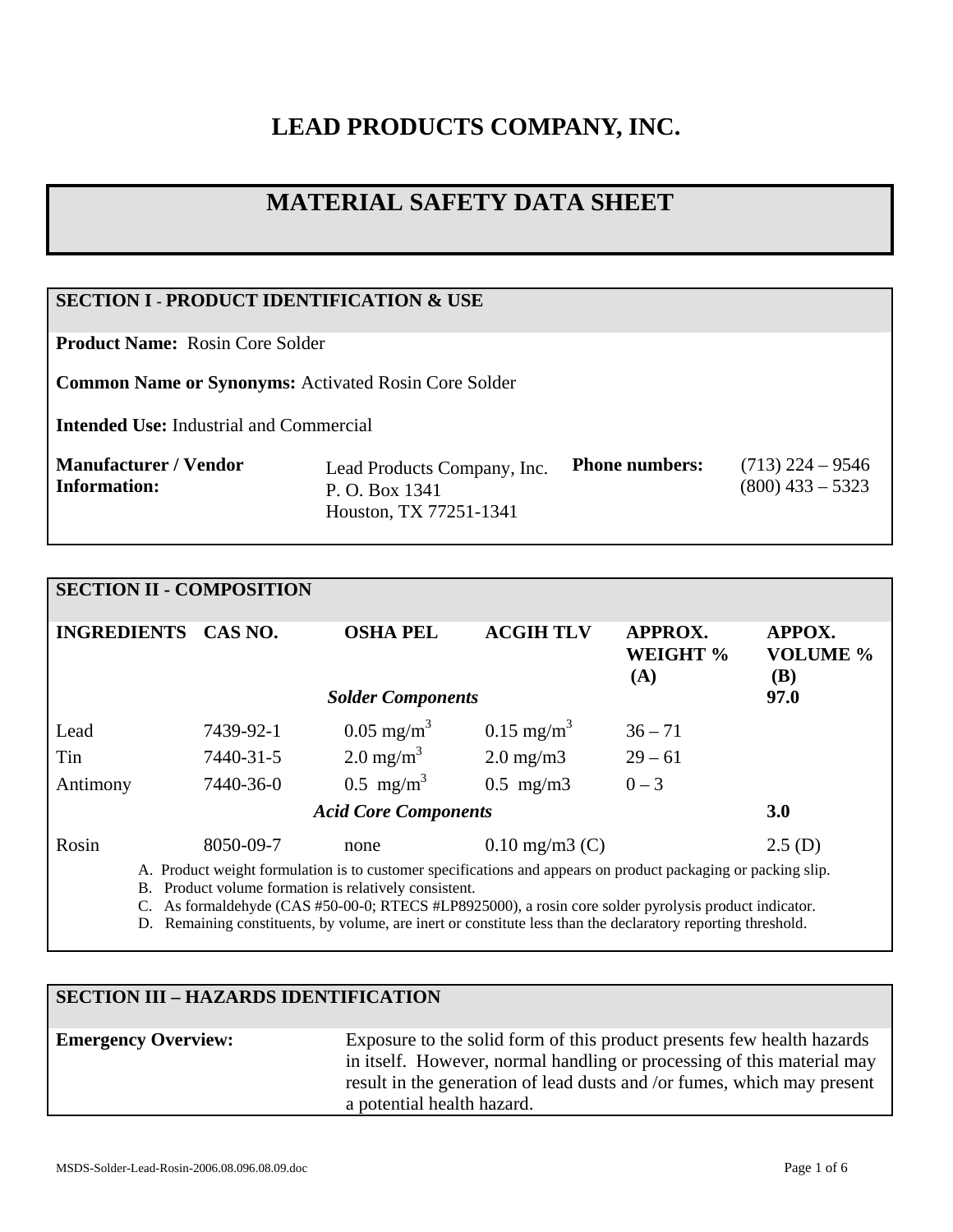# **SECTION III – HAZARDS IDENTIFICATION (continued)**

| <b>Acute Exposure:</b><br>(Severe Short-Term) | Acute overexposure to lead may lead to central nervous system<br>disorders, characterized by: weakness, vomiting, uncoordinated body<br>movements, drowsiness, seizures, coma & death. It should be<br>recognized that exposures of this magnitude in an industrial<br>environment are extremely unlikely.                                                                                                                                                                                                     |  |  |
|-----------------------------------------------|----------------------------------------------------------------------------------------------------------------------------------------------------------------------------------------------------------------------------------------------------------------------------------------------------------------------------------------------------------------------------------------------------------------------------------------------------------------------------------------------------------------|--|--|
| <b>Chronic Exposure:</b><br>(Prolonged)       | Chronic overexposure to lead can result in systemic lead poisoning with<br>symptoms of: metallic taste, anemia, insomnia, weakness, constipation,<br>abdominal pain, gastrointestinal disorders, joint and muscle pains, and<br>muscular weakness, and may cause damage to the blood-forming,<br>nervous kidneys & reproductive systems. Damage may include<br>reduced fertility in both men and women, damage to the fetus of<br>exposed pregnant women, anemia, muscular weakness and kidney<br>dysfunction. |  |  |
| <b>Carcinogenicity:</b>                       | NTP: Yes<br><b>IARC:</b> Yes<br><b>OSHA:</b> Yes                                                                                                                                                                                                                                                                                                                                                                                                                                                               |  |  |
| Eye:                                          | Dust, vapor and/or fume may cause irritation.                                                                                                                                                                                                                                                                                                                                                                                                                                                                  |  |  |
| <b>Skin Contact:</b>                          | Dust, vapor and/or fume may cause irritation.                                                                                                                                                                                                                                                                                                                                                                                                                                                                  |  |  |
| <b>Skin Absorption:</b>                       | Dust, vapor and/or fume are not readily absorbed through the skin.                                                                                                                                                                                                                                                                                                                                                                                                                                             |  |  |
| <b>Inhalation:</b><br><b>Ingestion:</b>       | Dust, vapor and/or fume may be irritating to the respiratory system, and<br>can result in both acute and chronic overexposure.<br>Dust, vapor and/or fume may be absorbed through the digestive system,                                                                                                                                                                                                                                                                                                        |  |  |
|                                               | and can result in both acute and chronic overexposure.                                                                                                                                                                                                                                                                                                                                                                                                                                                         |  |  |

#### **SECTION IV- EMERGENCY AND FIRST AID PROCEDURES**

| Eye:                 | Flush well with running water to remove particulate (s). If irritation<br>persists, get medical attention.        |
|----------------------|-------------------------------------------------------------------------------------------------------------------|
| <b>Skin Contact:</b> | Follow normal hygiene $\&$ first aid procedures - wash with soap and<br>water.                                    |
| <b>Inhalation:</b>   | Remove from exposure. Get medical attention if experiencing effects of<br>overexposure. See Section III.          |
| <b>Ingestion:</b>    | Give water; induce vomiting only in a conscious non-convulsing<br>individual; obtain immediate medical attention. |

## **Note to Physician:**

Lead and its inorganic compounds are neurotoxins which may produce peripheral neuropathy. For an overview of the effects of lead exposure, consult Occupational Safety and Heath Administration (OSHA) Appendix A of occupational exposure to lead (29 CFR 1910.1025). Tin and its inorganic compounds are primary chemical irritants of the skin, and stannic oxide has been shown to cause benign pneumoconiosis.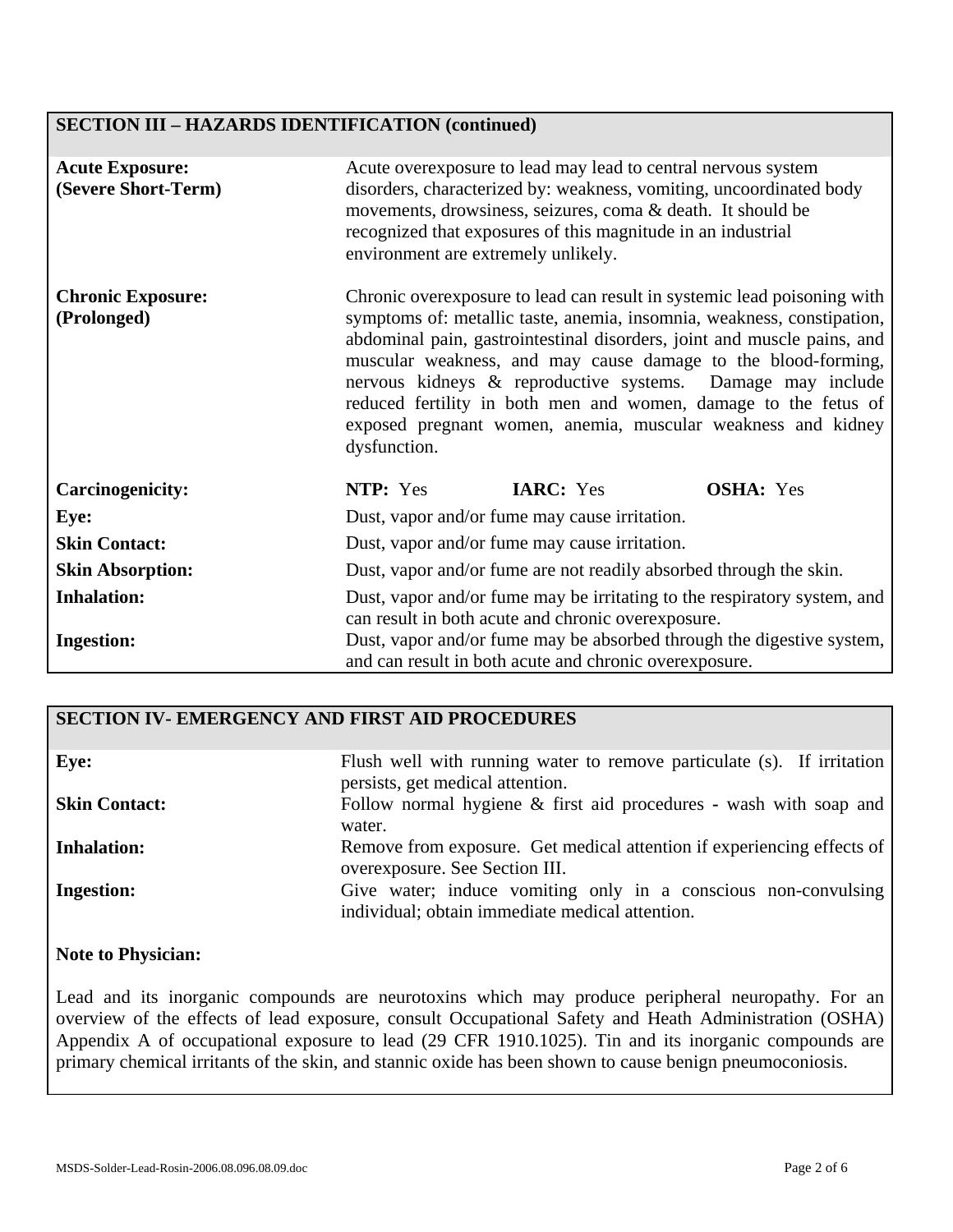## **SECTION IV- EMERGENCY AND FIRST AID PROCEDURES (continued)**

#### **Additional Information**

Pre-employment medical evaluations are recommended for large users of this product (required at contaminant exposure levels exceeding the lead allowable - see OSHA Lead Standard, 29 CFR 1910.1025). Attention should be directed to skin, eyes, respiratory tract, blood, kidneys, pulmonary function and neurological health.

Periodic medical examinations should be repeated on an annual basis for those employees exposed to potentially hazardous levels of this product. Please consult the U.S. OSHA lead standard (29 CFR 1910.1025) for specific guidance; periodic medical examinations are required under certain circumstances.

U.S. OSHA biological limit for blood lead level as prescribed at U.S. OSHA standard 29 CFR 1910.1025.

#### **SECTION V- FIRE AND EXPLOSION HAZARD INFORMATION**

| <b>Flash point:</b>                      | Non-flammable                                                                                                         |
|------------------------------------------|-----------------------------------------------------------------------------------------------------------------------|
| <b>Flammable limits:</b>                 | Not applicable                                                                                                        |
| <b>Extinguishing media:</b>              | Dry chemical, CO2 should be used on surrounding fire.                                                                 |
|                                          | Do not use water on fires where molten metal is present.                                                              |
| <b>Special fire fighting procedures:</b> | Use approved full-face piece self-contained breathing apparatus $\&$ full<br>protective clothing if involved in fire. |
| Unusual fire & explosion                 | Molten metals produce fume/dust/mist that may be toxic $\&$ /or                                                       |
| hazards:                                 | respiratory irritants. Products or dust can react vigorously w/strong<br>oxidizing agents.                            |

#### **SECTION VI – ACCIDENTAL RELEASE MEASURES**

**Spill or Leak Procedures:**

- 1) Material in dust form minimize exposure. Clean-up using dustless methods (e.g., HEPA vacuum). Do not use compressed air.
- 2) Place in closed labeled containers for recycling or disposal.
- 3) Keep out of waterways.

Note: Response personnel should wear protective clothing & respiratory protection where dust/fume exposure exists.

**Other Procedures:** For large product users or operations involving large product quantities, we recommend that the purchaser establish a Spill Prevention, Control and Countermeasures (SPCC) Plan. The SPCC Plan should include procedures for proper storage as well as clean-up of spills or leaks. The procedures should conform to safe practices and provide for proper recovery and/or disposal. Depending on the quantity spilled, notification to the National Response Center (800-424-8802) may be required in case of hazardous substances. (See U.S. EPA and U.S. DOT regulations; also various state and local regulations.)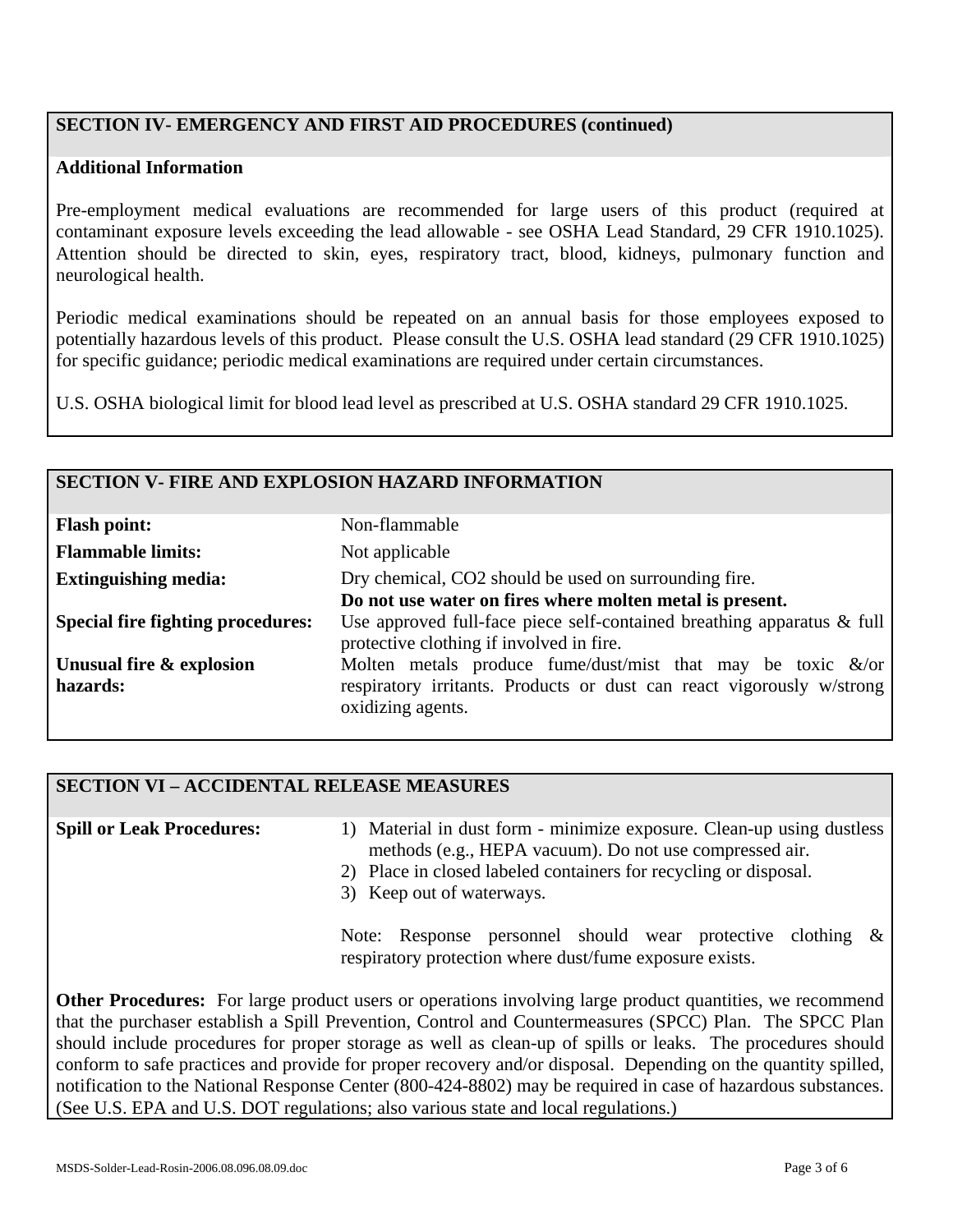## **SECTION VII – HANDLING & STORAGE**

**Handling Information:** Practice good housekeeping procedures to prevent dust accumulations. Keep material dry, where accidental contact with acids is not possible. Avoid storage near incompatible materials (see Section X). Avoid skin contact and keep away from children & their environment, feed products, food products and domestic animals.

**Other Precautions**: Special attention is drawn to the requirements of the U.S. OSHA Lead Standard (29 CFR 1910.1025) and Respirator Standard (29 CFR 1910.134) should airborne exposures exceed the U.S. OSHA Action Level (AL) or PEL. Inadvertent contaminants to product such as moisture, ice, snow, grease, or oil can cause an explosion when charged to a molten metal bath or melting furnace (preheating metal should remove moisture from product).

## **SECTION VIII – EXPOSURE CONTROLS / PERSONAL PROTECTION**

**Respiratory Protection**: Respiratory protection is required where airborne exposures exceed U.S. OSHA /ACGIH permissible air concentrations. Respirator selection shall be made in accordance with the U.S. OSHA Occupational Exposure Standard for Lead at 29 CFR 1910.1025 and the Respiratory Protection Standard at 29 CFR 1910.134.

**Ventilation**: Good general dilution ventilation or ventilation, as described in "industrial ventilation, a manual of recommended practice", by the American Conference of Governmental Industrial Hygienists (ACGIH), is recommended in order to maintain exposure levels below the Threshold Limit Values (TLV's) specified by U.S. OSHA or other local or state regulations.

**Protective Gloves:** Recommended for prolonged contact/heat. Required above the lead PEL.

**Eye Protection:** Safety glasses or goggles are recommended where the possibility of getting dust particles in the eyes exists. A face shield is recommended in areas around molten metal.

**Other Protective Equipment:** Full protective clothing and shoes are required for employee exposure above the lead PEL. Other safety equipment should be worn as appropriate for the work environment. Keep work clothing separate from street clothes.

**Work/Hygienic Practices**: Do not permit eating, drinking, or the use of cosmetics or tobacco products while handling or processing material or while in work areas. Practice good personal hygiene procedures. Wash hands and face thoroughly before eating, drinking, applying cosmetics, or using tobacco products. Full protective clothing is to be worn by workers exposed to concentrations of lead dust/fume above the PEL, and showering is required before changing into street clothes. Keep work clothing separate from street clothes. Work clothes and equipment should remain in designated lead contaminated areas and never taken home or laundered with personal clothing. Avoid inhalation and ingestion of product, and activities which generate dust or fume. Keep melting temperatures as low as possible to minimize the generation of fume.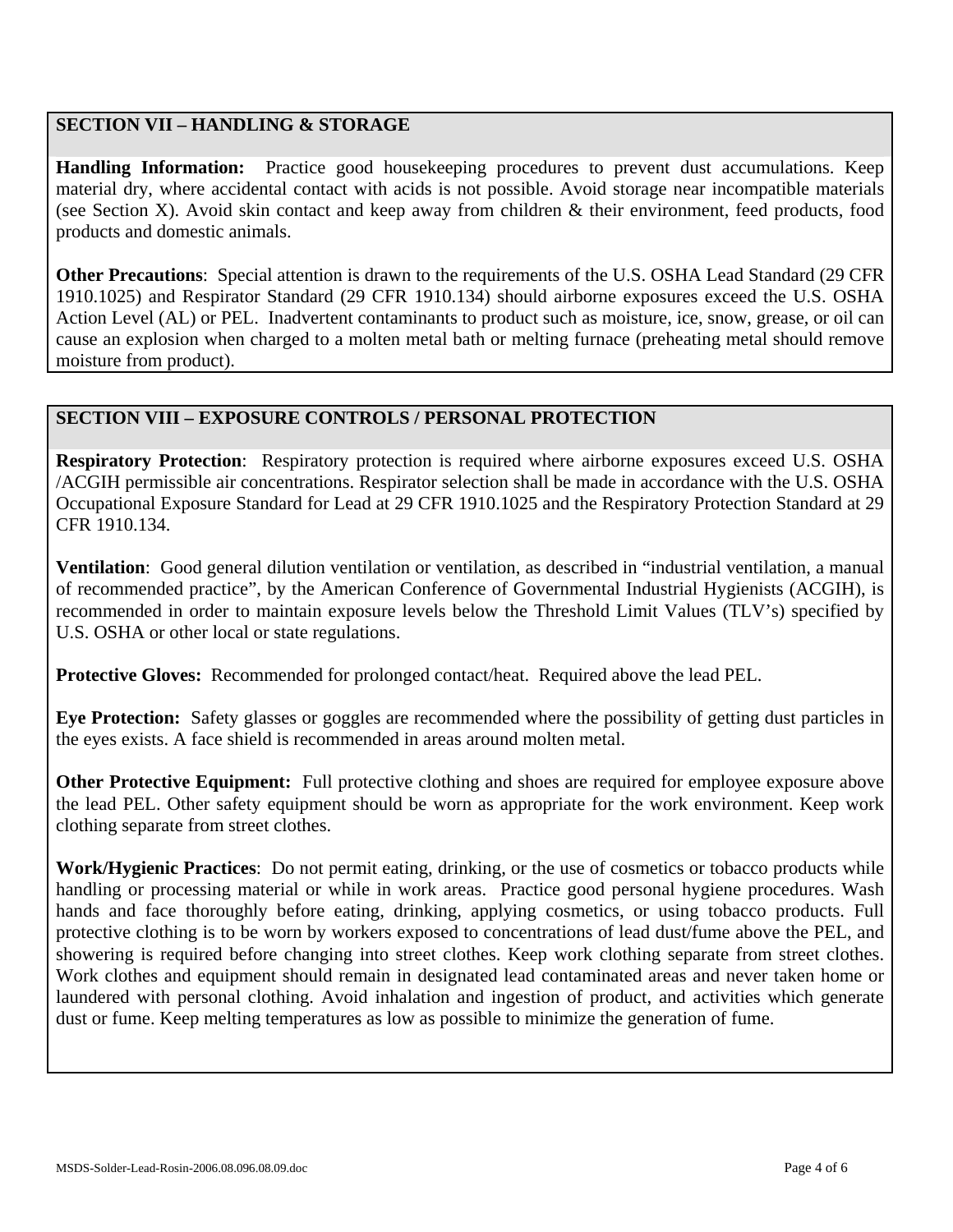## **SECTION IX – PHYSICAL/ CHEMICAL CHARACTERISTICS**

| <b>Appearance At Normal Conditions:</b> | Solid - Silver Metallic to Gray Metallic Metal contains core of light<br>yellow color |
|-----------------------------------------|---------------------------------------------------------------------------------------|
| <b>Odor At Normal Conditions:</b>       | No Detectable Odor                                                                    |
| Specific Gravity $(H20 = 1)$ :          | $5.8 - 11.3$                                                                          |
| <b>Melting Point (Degrees F):</b>       | $>$ 354 $\degree$ F                                                                   |
| <b>Boiling Point (Degrees F):</b>       | $>2372$ °F                                                                            |
| <b>Solubility In Water:</b>             | Insoluble, negligible                                                                 |
| <b>Evaporation Rate</b>                 | Not Applicable                                                                        |
| <b>Vapor Density:</b>                   | Not Applicable                                                                        |
| <b>Vapor Pressure:</b>                  | Not Applicable                                                                        |
| pH:                                     | Not Applicable                                                                        |

| <b>SECTION X - STABILITY &amp; REACTIVITY</b> |                                                                                                                                                                                                                  |
|-----------------------------------------------|------------------------------------------------------------------------------------------------------------------------------------------------------------------------------------------------------------------|
| <b>Stability:</b>                             | <b>Stable</b>                                                                                                                                                                                                    |
| <b>Conditions To Avoid:</b>                   | Accidental contact with acids or strong oxidizers                                                                                                                                                                |
| <b>Incompatibility:</b>                       | Strong oxidizers, hydrogen peroxide; active metals - sodium and<br>potassium. Powdered lead fused with ammonium nitrate may cause a<br>violent reaction.<br>Never mix molten metal with water - it will explode. |
| <b>Hazardous Decomposition</b>                | Heavy metal oxide fumes vapor, and/or dust may be generated at                                                                                                                                                   |
| <b>By Products:</b>                           | high temperatures.                                                                                                                                                                                               |
| <b>Hazardous Polymerization:</b>              | Will not occur                                                                                                                                                                                                   |

# **SECTION XI – DISPOSAL CONSIDERATIONS**

**Waste disposal methods:** May have value if recycled. Dispose of toxic substances & hazardous wastes in accordance with all federal, state and/or local disposal or discharge regulations. Under the Resource Conservation and Recovery Act (RCRA), it is the responsibility of the user of the product to determine, at the time of disposal, whether the product falls under the RCRA as a hazardous waste. This is because product uses, transformations, synthesis, mixtures, etc. may cause the resulting end-product to be classified as hazardous.

## **SECTION XII – TRANSPORTATION INFORMATION**

| <b>U.S. DOT Shipping Name:</b> |
|--------------------------------|
| <b>Hazard Class:</b>           |

Not regulated by U.S. DOT as shipped **Not Applicable**